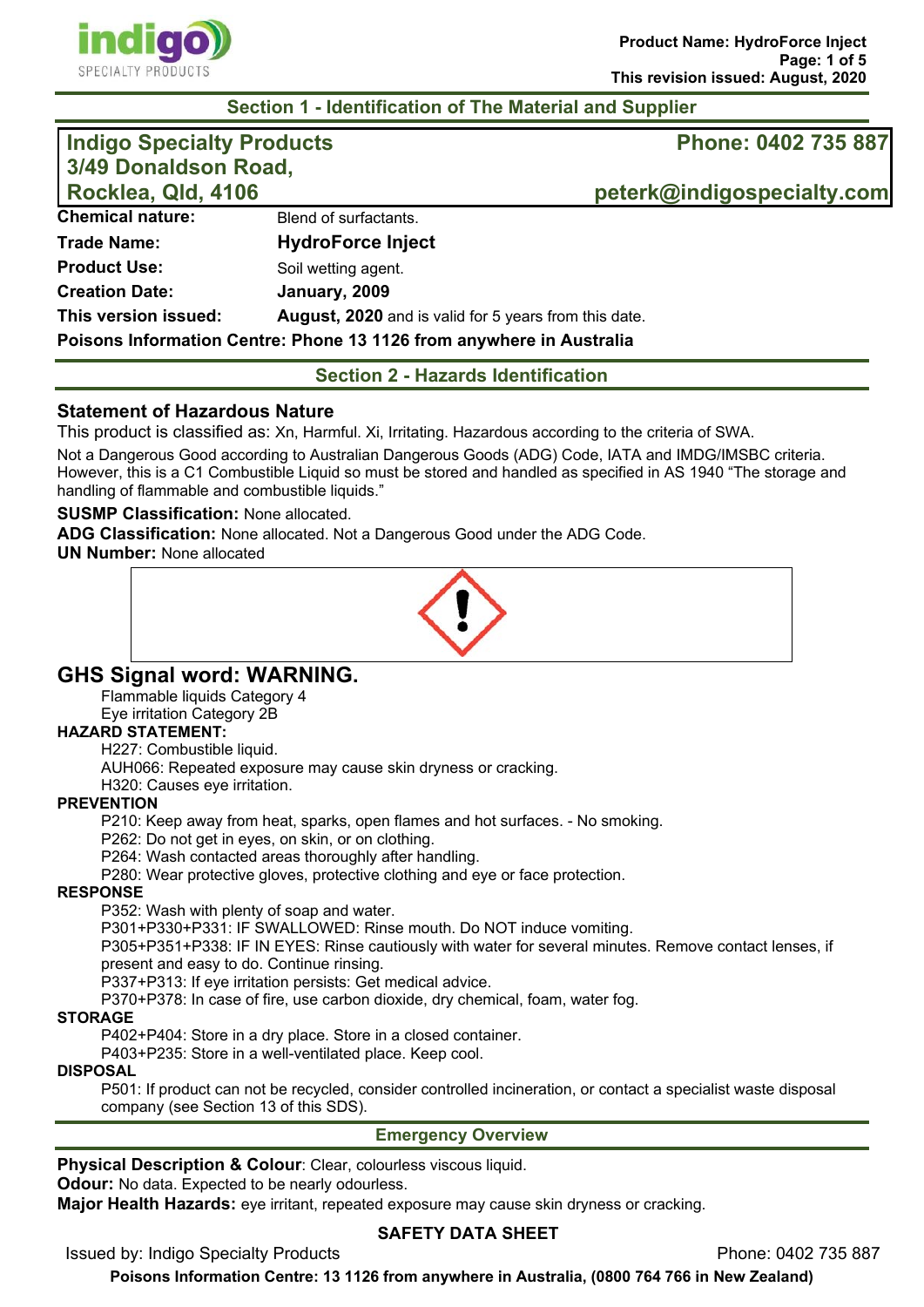## **Section 3 - Composition/Information on Ingredients**

| Ingredients                               | <b>CAS No</b>      | Conc.%   | TWA $(mg/m^3)$ STEL $(mg/m^3)$ |         |
|-------------------------------------------|--------------------|----------|--------------------------------|---------|
| Ethoxylated propoxylated surfactant blend | 27986-36-3 15 - 20 |          | not set                        | not set |
| Other non hazardous surfactants           | $\%$ secret        | to $100$ | not set                        | not set |

This is a commercial product whose exact ratio of components may vary slightly. Minor quantities of other non hazardous ingredients are also possible.

The SWA TWA exposure value is the average airborne concentration of a particular substance when calculated over a normal 8 hour working day for a 5 day working week. The STEL (Short Term Exposure Limit) is an exposure value that may be equalled (but should not be exceeded) for no longer than 15 minutes and should not be repeated more than 4 times per day. There should be at least 60 minutes between successive exposures at the STEL. The term "peak "is used when the TWA limit, because of the rapid action of the substance, should never be exceeded, even briefly.

## **Section 4 - First Aid Measures**

## **General Information:**

You should call The Poisons Information Centre if you feel that you may have been poisoned, burned or irritated by this product. The number is 13 1126 from anywhere in Australia (0800 764 766 in New Zealand) and is available at all times. Have this SDS with you when you call.

**Inhalation:** No first aid measures normally required. However, if inhalation has occurred, and irritation has developed, remove to fresh air and observe until recovered. If irritation becomes painful or persists more than about 30 minutes, seek medical advice.

**Skin Contact:** Wash gently and thoroughly with water (use non-abrasive soap if necessary) for 5 minutes or until chemical is removed.

**Eye Contact:** Immediately flush the contaminated eye(s) with lukewarm, gently flowing water for 20 minutes or until the product is removed, while holding the eyelid(s) open. Take care not to rinse contaminated water into the unaffected eye or onto the face. Obtain medical attention immediately. Take special care if exposed person is wearing contact lenses.

**Ingestion:** If swallowed, do NOT induce vomiting. Wash mouth with water and contact a Poisons Information Centre, or call a doctor.

## **Section 5 - Fire Fighting Measures**

**Fire and Explosion Hazards**: This product is classified as a C1 combustible liquid. There is no risk of an explosion from this product under normal circumstances if it is involved in a fire. Violent steam generation or eruption may occur upon application of direct water stream on hot liquids. Vapours from this product are heavier than air and may accumulate in sumps, pits and other low-lying spaces, forming potentially explosive mixtures. They may also flash back considerable distances.

Fire decomposition products from this product may be toxic if inhaled. Take appropriate protective measures. **Extinguishing Media:** Suitable extinguishing media are carbon dioxide, dry chemical, foam, water fog. **Fire Fighting:** If a significant quantity of this product is involved in a fire, call the fire brigade.

|                                  | <b>Fire Fighting.</b> If a significant quantity of this product is involved in a fire, call the fire prigad |
|----------------------------------|-------------------------------------------------------------------------------------------------------------|
| Flash point:                     | Not flammable.                                                                                              |
| <b>Upper Flammability Limit:</b> | No data.                                                                                                    |
| <b>Lower Flammability Limit:</b> | No data.                                                                                                    |
| <b>Autoignition temperature:</b> | No data.                                                                                                    |
| <b>Flammability Class:</b>       | Flammable Category 4 (GHS), C1 combustible (AS 1940)                                                        |

## **Section 6 - Accidental Release Measures**

**Accidental release:** In the event of a major spill, prevent spillage from entering drains or water courses. Wear full protective clothing including eye/face protection. All skin areas should be covered. See below under Personal Protection regarding Australian Standards relating to personal protective equipment. Suitable materials for protective clothing include rubber, PVC. Eye/face protective equipment should comprise as a minimum, protective goggles. If there is a significant chance that vapours or mists are likely to build up in the cleanup area, we recommend that you use a respirator. Usually, no respirator is necessary when using this product. However, if you have any doubts consult the Australian Standard mentioned below (section 8). Otherwise, not normally necessary.

Stop leak if safe to do so, and contain spill. Absorb onto sand, vermiculite or other suitable absorbent material. If spill is too large or if absorbent material is not available, try to create a dike to stop material spreading or going into drains or waterways. Sweep up and shovel or collect recoverable product into labelled containers for recycling or salvage, and dispose of promptly. Can be slippery on floors, especially when wet. Recycle containers wherever possible after careful cleaning. After spills, wash area preventing runoff from entering drains. If a significant quantity of material enters drains, advise emergency services. This material may be suitable for approved landfill. Ensure legality of

## **SAFETY DATA SHEET**

Issued by: Indigo Specialty Products **Phone: 0402 735 887** 

**Poisons Information Centre: 13 1126 from anywhere in Australia, (0800 764 766 in New Zealand)**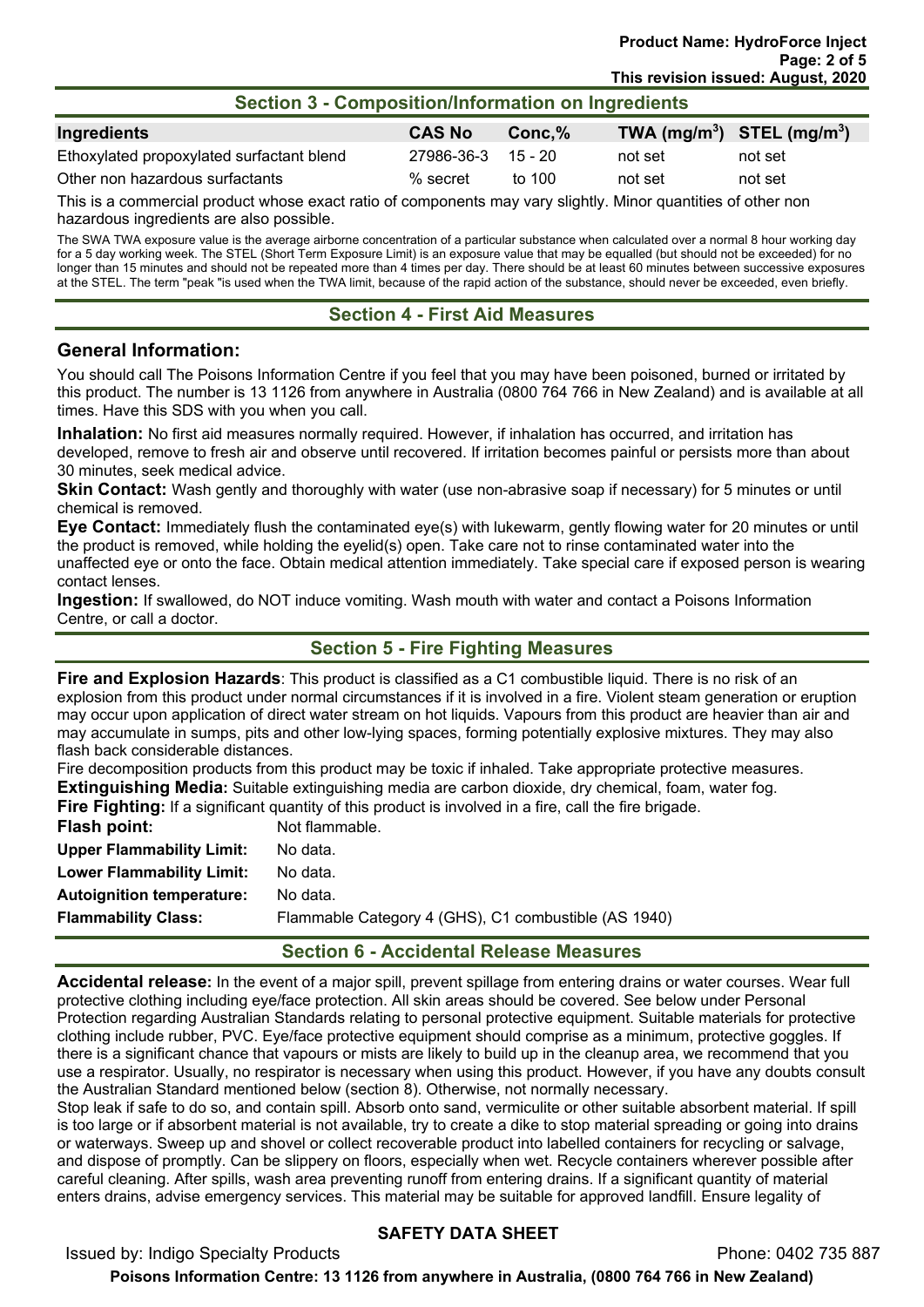disposal by consulting regulations prior to disposal. Thoroughly launder protective clothing before storage or re-use. Advise laundry of nature of contamination when sending contaminated clothing to laundry.

# **Section 7 - Handling and Storage**

**Handling:** Keep exposure to this product to a minimum, and minimise the quantities kept in work areas. Check Section 8 of this SDS for details of personal protective measures, and make sure that those measures are followed. The measures detailed below under "Storage" should be followed during handling in order to minimise risks to persons using the product in the workplace. Also, avoid contact or contamination of product with incompatible materials listed in Section 10.

**Storage:** Note that this product is combustible and therefore, for Storage, meets the definition of Dangerous Goods in some states. If you store large quantities (tonnes) of such products, we suggest that you consult your state's Dangerous Goods authority in order to clarify your obligations regarding their storage.

Store packages of this product in a cool place. Make sure that containers of this product are kept tightly closed. Make sure that the product does not come into contact with substances listed under "Incompatibilities" in Section 10. Some liquid preparations settle or separate on standing and may require stirring before use. Check packaging - there may be further storage instructions on the label.

# **Section 8 - Exposure Controls and Personal Protection**

The following Australian Standards will provide general advice regarding safety clothing and equipment:

Respiratory equipment: **AS/NZS 1715**, Protective Gloves: **AS 2161**, Occupational Protective Clothing: AS/NZS 4501 set 2008, Industrial Eye Protection: **AS1336** and **AS/NZS 1337**, Occupational Protective Footwear: **AS/NZS2210**.

## **SWA Exposure Limits TWA (mg/m3**

**) STEL (mg/m3 )** 

Exposure limits have not been established by SWA for any of the significant ingredients in this product.

No special equipment is usually needed when occasionally handling small quantities. The following instructions are for bulk handling or where regular exposure in an occupational setting occurs without proper containment systems.

**Ventilation:** This product should only be used in a well ventilated area. If natural ventilation is inadequate, use of a fan is suggested.

**Eye Protection:** Protective glasses or goggles should be worn when this product is being used. Failure to protect your eyes may cause them harm. Emergency eye wash facilities are also recommended in an area close to where this product is being used.

**Skin Protection:** You should avoid contact even with mild skin irritants. Therefore you should wear suitable impervious elbow-length gloves and facial protection when handling this product. See below for suitable material types.

**Protective Material Types:** We suggest that protective clothing be made from the following: rubber, PVC. **Respirator:** Usually, no respirator is necessary when using this product. However, if you have any doubts consult the Australian Standard mentioned above. Otherwise, not normally necessary.

Eyebaths or eyewash stations and safety deluge showers should be provided near to where product is being used.

| <b>Physical Description &amp; colour:</b> | Clear, colourless viscous liquid.                |
|-------------------------------------------|--------------------------------------------------|
| Odour:                                    | No data. Expected to be nearly odourless.        |
| <b>Boiling Point:</b>                     | $>100^{\circ}$ C at 100kPa                       |
| <b>Freezing/Melting Point:</b>            | No specific data. Liquid at normal temperatures. |
| <b>Volatiles:</b>                         | No specific data. Expected to be low at 100°C.   |
| <b>Vapour Pressure:</b>                   | No data.                                         |
| <b>Vapour Density:</b>                    | No data.                                         |
| <b>Specific Gravity:</b>                  | $1.03$ approx                                    |
| <b>Water Solubility:</b>                  | No data.                                         |
| pH:                                       | $6.0 \text{ to } 8.0$                            |
| <b>Volatility:</b>                        | No data.                                         |
| <b>Odour Threshold:</b>                   | No data.                                         |
| <b>Evaporation Rate:</b>                  | No data.                                         |
| <b>Coeff Oil/water Distribution:</b>      | No data                                          |
| <b>Autoignition temp:</b>                 | No data.                                         |
|                                           |                                                  |

# **Section 10 - Stability and Reactivity**

**Reactivity:** This product is unlikely to react or decompose under normal storage conditions. However, if you have any doubts, contact the supplier for advice on shelf life properties.

# **SAFETY DATA SHEET**

Issued by: Indigo Specialty Products Phone: 0402 735 887

**Poisons Information Centre: 13 1126 from anywhere in Australia, (0800 764 766 in New Zealand)**

# **Section 9 - Physical and Chemical Properties:**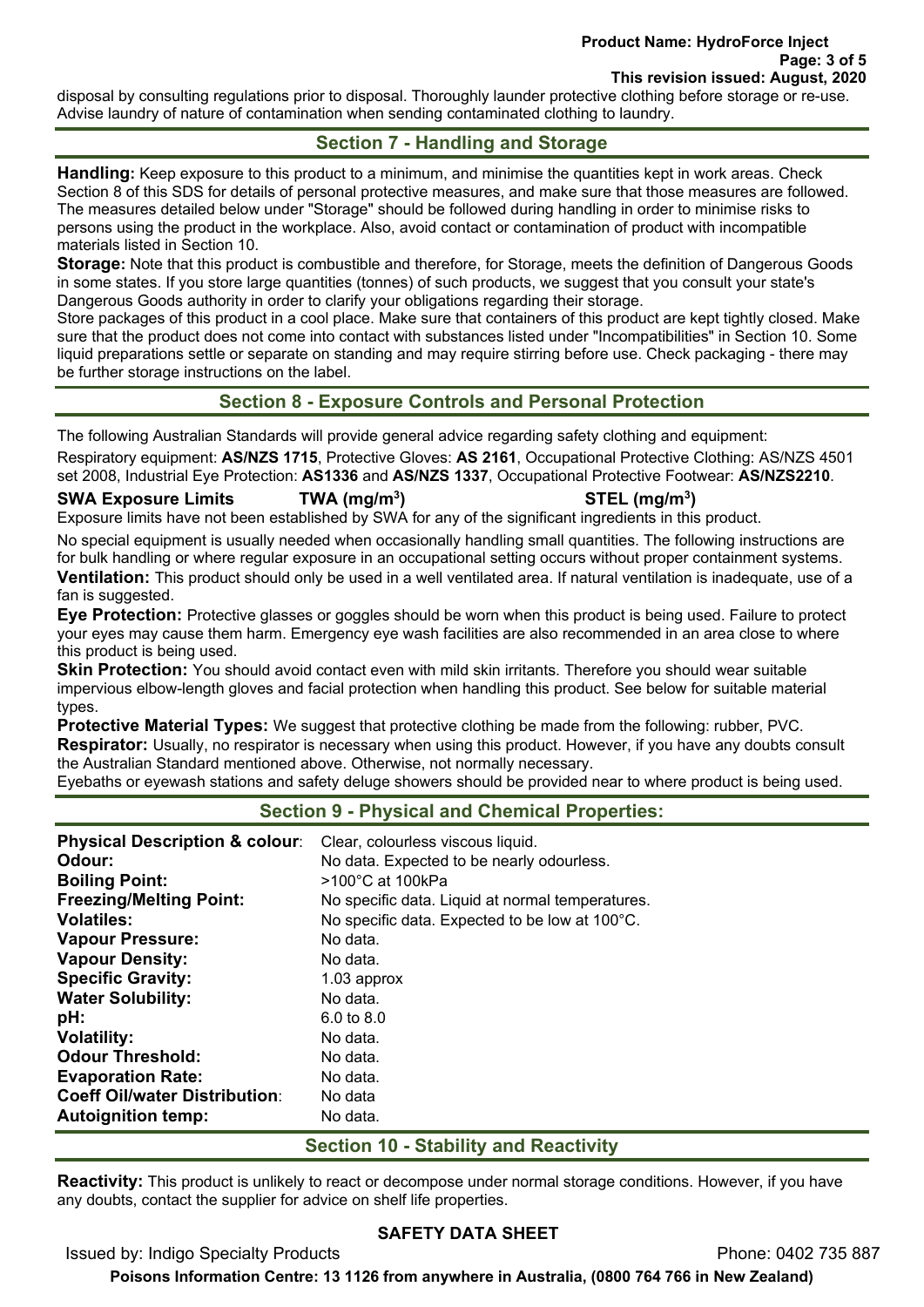**Conditions to Avoid:** This product should be kept in a cool place, preferably below 30°C. Keep containers tightly closed.

**Incompatibilities:** strong acids, strong bases, strong oxidising agents.

**Fire Decomposition:** Carbon dioxide, and if combustion is incomplete, carbon monoxide and smoke. Water. Carbon monoxide poisoning produces headache, weakness, nausea, dizziness, confusion, dimness of vision, disturbance of judgment, and unconsciousness followed by coma and death.

**Polymerisation:** This product will not undergo polymerisation reactions.

# **Section 11 - Toxicological Information**

**Local Effects:** 

**Target Organs:** There is no data to hand indicating any particular target organs.

## **Classification of Hazardous Ingredients**

Ingredient **Risk Phrases** 

No ingredient mentioned in the HSIS Database is present in this product at hazardous concentrations.

## **Potential Health Effects**

## **Inhalation:**

**Short Term Exposure:** Available data indicates that this product is not harmful. However product may be mildly irritating, although unlikely to cause anything more than mild transient discomfort.

**Long Term Exposure:** No data for health effects associated with long term inhalation.

## **Skin Contact:**

**Short Term Exposure:** Available data indicates that this product is not harmful. It should present no hazards in normal use. However product may be irritating, but is unlikely to cause anything more than mild transient discomfort. **Long Term Exposure:** repeated exposure may cause skin dryness or cracking.

## **Eye Contact:**

**Short Term Exposure:** This product is an eye irritant. Symptoms may include stinging and reddening of eyes and watering which may become copious. Other symptoms may also become evident. If exposure is brief, symptoms should disappear once exposure has ceased. However, lengthy exposure or delayed treatment may cause permanent damage.

**Long Term Exposure:** No data for health effects associated with long term eye exposure.

## **Ingestion:**

**Short Term Exposure:** Significant oral exposure is considered to be unlikely. However, this product is an oral irritant. Symptoms may include burning sensation and reddening of skin in mouth and throat. Other symptoms may also become evident, but all should disappear once exposure has ceased.

**Long Term Exposure:** No data for health effects associated with long term ingestion.

## **Carcinogen Status:**

**SWA:** No significant ingredient is classified as carcinogenic by SWA.

**NTP:** No significant ingredient is classified as carcinogenic by NTP.

**IARC:** No significant ingredient is classified as carcinogenic by IARC.

# **Section 12 - Ecological Information**

Insufficient data to be sure of status. This product is unlikely to accumulate in body tissues.

# **Section 13 - Disposal Considerations**

**Disposal:** This product may be recycled if unused, or if it has not been contaminated so as to make it unsuitable for its intended use. If it has been contaminated, it may be possible to reclaim the product by filtration, distillation or some other means. If neither of these options is suitable, consider controlled incineration, or landfill.

# **Section 14 - Transport Information**

**UN Number:** This product is not classified as a Dangerous Good by ADG, IATA or IMDG/IMSBC criteria. No special transport conditions are necessary unless required by other regulations.

# **Section 15 - Regulatory Information**

**AICS:** All of the significant ingredients in this formulation are compliant with NICNAS regulations.

## **SAFETY DATA SHEET**

Issued by: Indigo Specialty Products Phone: 0402 735 887

**Poisons Information Centre: 13 1126 from anywhere in Australia, (0800 764 766 in New Zealand)**